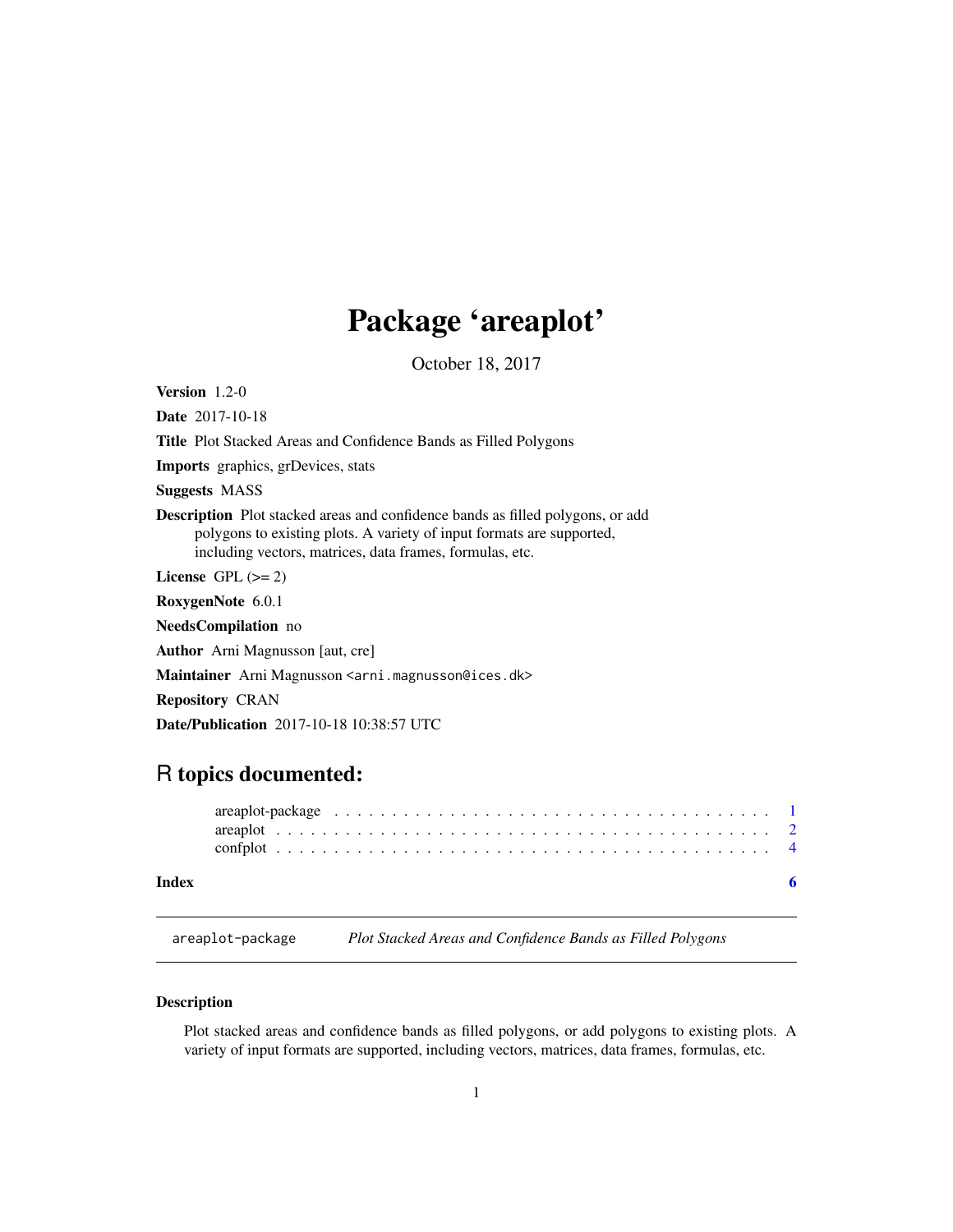#### <span id="page-1-0"></span>Details

*Plot:*

| areaplot | stacked area     |
|----------|------------------|
| confplot | confidence bands |

#### Author(s)

Arni Magnusson.

<span id="page-1-1"></span>areaplot *Area Plot*

#### Description

Produce a stacked area plot, or add polygons to an existing plot.

#### Usage

```
areaplot(x, ...)
## Default S3 method:
areaplot(x, y = NULL, prop = FALSE, add = FALSE,xlab = NULL, ylab = NULL, col = NULL, legend = FALSE,
 args.length = NULL, ...)## S3 method for class 'formula'
areaplot(formula, data, subset, na.action = NULL, ...)
```
#### Arguments

| x        | a numeric vector of x values, or if y=NULL a numeric vector of y values. Can<br>also be a 1-dimensional table (x values in names, y values in array), matrix or 2-<br>dimensional table (x values in row names and y values in columns), a data frame<br>(x values in first column and y values in subsequent columns), or a time-series<br>object of class ts/mts. |
|----------|---------------------------------------------------------------------------------------------------------------------------------------------------------------------------------------------------------------------------------------------------------------------------------------------------------------------------------------------------------------------|
| $\ddots$ | further arguments passed to areaplot.default, matplot, and polygon.                                                                                                                                                                                                                                                                                                 |
| у        | a numeric vector of y values, or a matrix containing y values in columns.                                                                                                                                                                                                                                                                                           |
| prop     | whether data should be plotted as proportions, so stacked areas equal 1.                                                                                                                                                                                                                                                                                            |
| add      | whether polygons should be added to an existing plot.                                                                                                                                                                                                                                                                                                               |
| xlab     | a label for x axis.                                                                                                                                                                                                                                                                                                                                                 |
| ylab     | a label for y axis.                                                                                                                                                                                                                                                                                                                                                 |
| col      | fill color of polygon(s). The default is a vector of gray colors.                                                                                                                                                                                                                                                                                                   |
| legend   | a logical indicating whether a legend should be added, or a vector of strings for<br>the legend. This only applies when more than one series is plotted.                                                                                                                                                                                                            |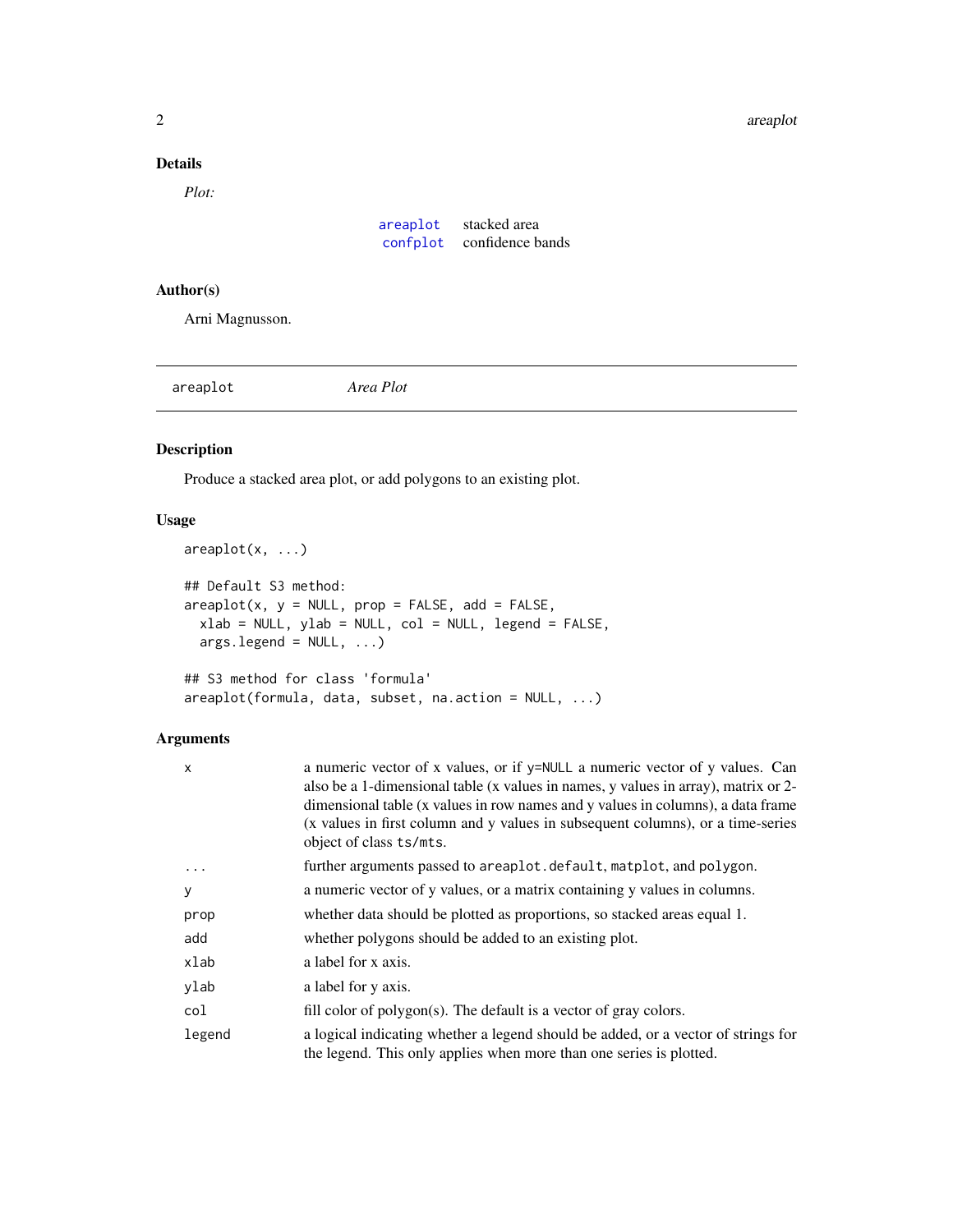#### <span id="page-2-0"></span>are applot that  $\frac{3}{2}$

| args.legend | a list of additional arguments to pass to the legend function.                                                                                                                                     |
|-------------|----------------------------------------------------------------------------------------------------------------------------------------------------------------------------------------------------|
| formula     | a formula, such as $y \sim x$ or cbind(y1, y2) $\sim x$ , specifying x and y values. A dot<br>on the left-hand side, .~ x, means all variables except the one specified on the<br>right-hand side. |
| data        | a data frame (or list) from which the variables in formula should be taken.                                                                                                                        |
| subset      | an optional vector specifying a subset of observations to be used.                                                                                                                                 |
| na.action   | a function which indicates what should happen when the data contain NA values.<br>The default is to ignore missing values in the given variables.                                                  |

#### Value

Matrix of cumulative sums that was used for plotting.

#### See Also

[polygon](#page-0-1) is the underlying function used to draw polygons. [confplot](#page-3-1) plots confidence bands as a filled area.

[areaplot-package](#page-0-2) gives an overview of the package.

#### Examples

```
areaplot(rpois(10,40))
areaplot(rnorm(10))
```

```
# formula
areaplot(Armed.Forces~Year, data=longley)
areaplot(cbind(Armed.Forces,Unemployed)~Year, data=longley)
areaplot(.~Year, data=longley)
```

```
# add=TRUE
plot(1940:1970, 500*runif(31), ylim=c(0,500))
areaplot(Armed.Forces~Year, data=longley, add=TRUE)
```

```
# data frame
mydata <- longley[c("Year","GNP")]
areaplot(mydata)
```

```
# matrix
areaplot(WorldPhones)
areaplot(WorldPhones, prop=TRUE)
```

```
# table
require(MASS)
areaplot(table(Aids2$age))
areaplot(table(Aids2$age, Aids2$sex))
```

```
# ts/mts
areaplot(austres)
areaplot(Seatbelts[,c("drivers","front","rear")],
        ylab="Killed or seriously injured")
```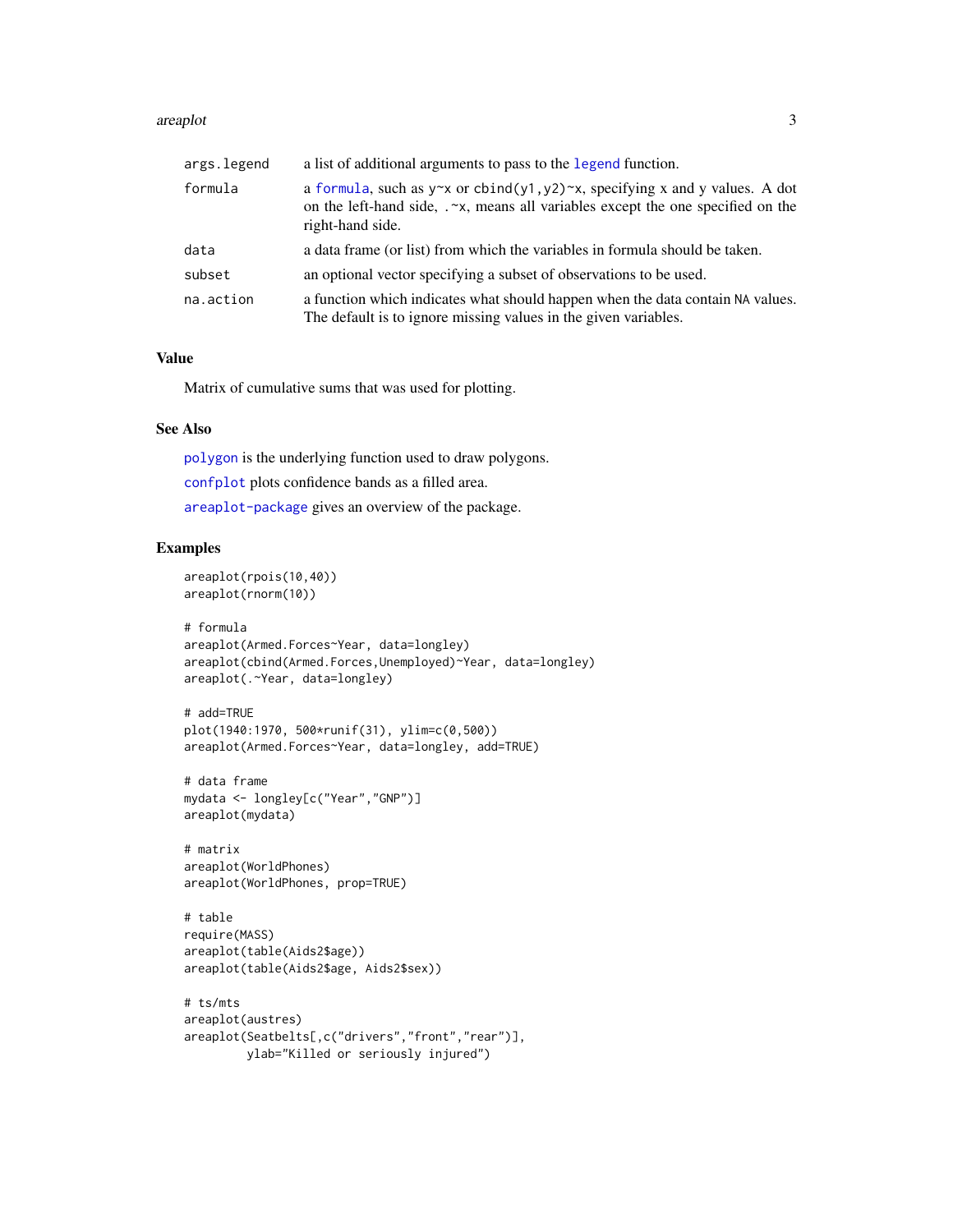```
abline(v=1983+1/12, lty=3)
# legend
areaplot(table(Aids2$age, Aids2$sex), legend=TRUE)
areaplot(WorldPhones, legend=TRUE, args.legend=list(x="topleft"))
```
#### <span id="page-3-1"></span>confplot *Plot Confidence Bands*

#### Description

Plot confidence bands of lower and upper y values as a filled area, or add polygon to an existing plot.

#### Usage

```
confplot(x, ...)
## Default S3 method:
confplot(x, y1 = NULL, y2 = NULL, add = FALSE,xlab = NULL, ylab = NULL, border = NA, col = "lightgray", ...)## S3 method for class 'formula'
confplot(formula, data, subset, na.action = NULL, ...)
```
#### Arguments

| $\times$  | a numeric vector of x values. Alternatively, x can be a matrix or data frame<br>containing x values in the first column and lower and upper y values in the next<br>two columns. |
|-----------|----------------------------------------------------------------------------------------------------------------------------------------------------------------------------------|
| $\cdots$  | further arguments passed to confplot.default, matplot, and polygon.                                                                                                              |
| y1        | a numeric vector of lower y values. Alternatively, y1 can be a matrix or data<br>frame containing lower and upper y values in two columns.                                       |
| y2        | a numeric vector of upper y values, if not already supplied in x or y1.                                                                                                          |
| add       | whether confidence bands should be added to an existing plot.                                                                                                                    |
| xlab      | a label for x axis.                                                                                                                                                              |
| ylab      | a label for y axis.                                                                                                                                                              |
| border    | border color of polygon. The default NA is to omit borders.                                                                                                                      |
| col       | fill color of polygon.                                                                                                                                                           |
| formula   | a formula, such as $cbind(y1, y2) \sim x$ , specifying x and y values.                                                                                                           |
| data      | a data frame (or list) from which the variables in formula should be taken.                                                                                                      |
| subset    | an optional vector specifying a subset of observations to be used.                                                                                                               |
| na.action | a function which indicates what should happen when the data contain NA values.<br>The default is to ignore missing values in the given variables.                                |

<span id="page-3-0"></span>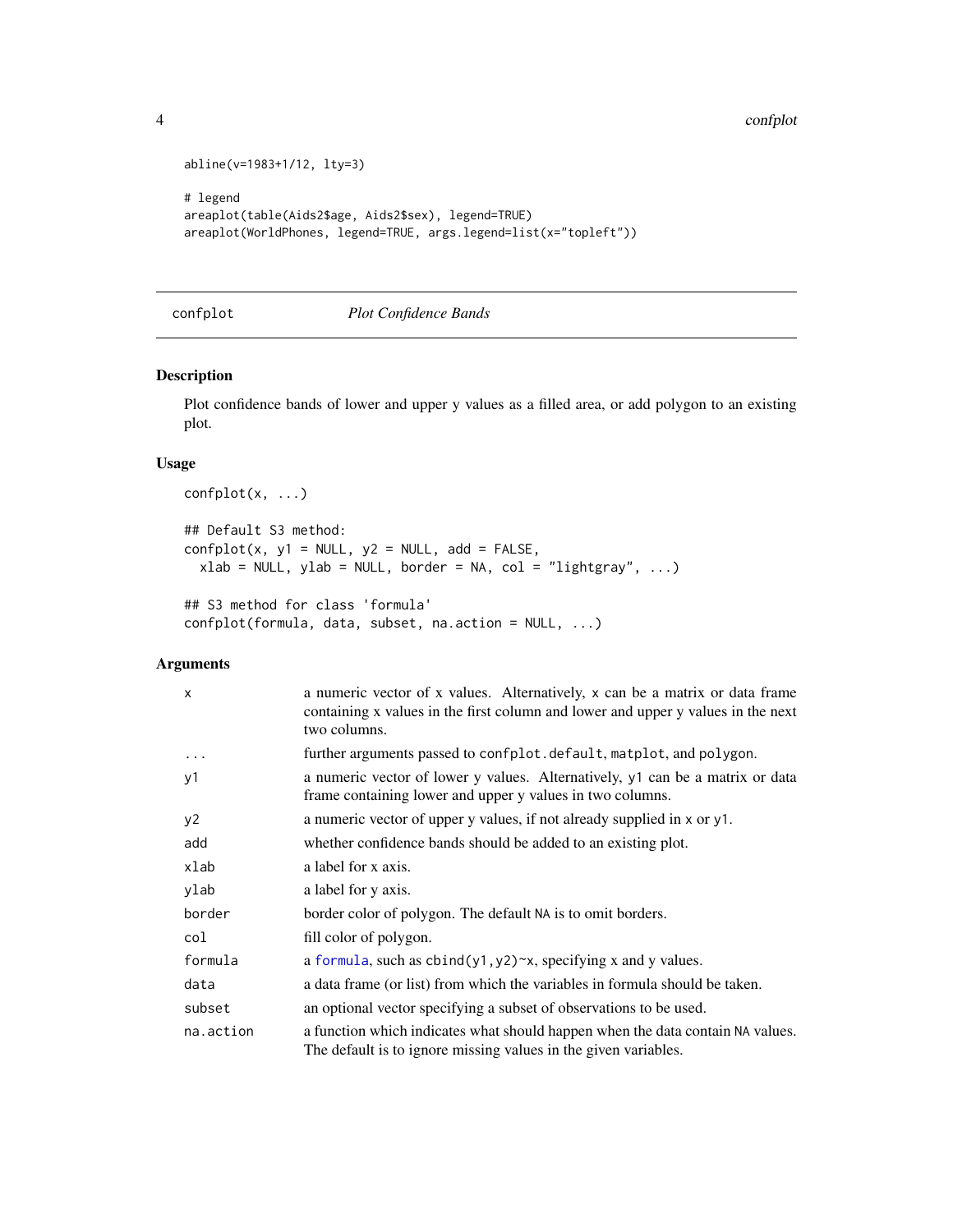#### <span id="page-4-0"></span>confplot 5

#### Value

Data frame of coordinates that were used for plotting.

#### See Also

[polygon](#page-0-1) is the underlying function used to draw polygons.

[areaplot](#page-1-1) produces a stacked area plot.

[areaplot-package](#page-0-2) gives an overview of the package.

The gplots and plotrix packages provide functions to plot error bars.

#### Examples

```
model <- lm(log(dist)~log(speed), cars)
ci95 <- predict(model, data.frame(speed=4:25), interval="confidence")
ci50 <- predict(model, data.frame(speed=4:25), interval="confidence", level=0.5)
x \leftarrow \log(4:25)y1 <- ci95[,"lwr"]
y2 <- ci95[,"upr"]
mydata <- data.frame(x, y1, y2)
# Input format
confplot(x, y1, y2) # vectors
confplot(x, chind(y1,y2)) # y values in 2 columns
confplot(mydata) # data in 3 columns
confplot(cbind(y1,y2)~x, mydata) # formula
# Overlay
plot(log(dist)~log(speed), cars, type="n")
confplot(x, ci95[,2:3], add=TRUE)
confplot(x, ci50[,2:3], add=TRUE, col="darkgray")
lines(x, ci95[,1])
points(log(dist)~log(speed), cars)
```